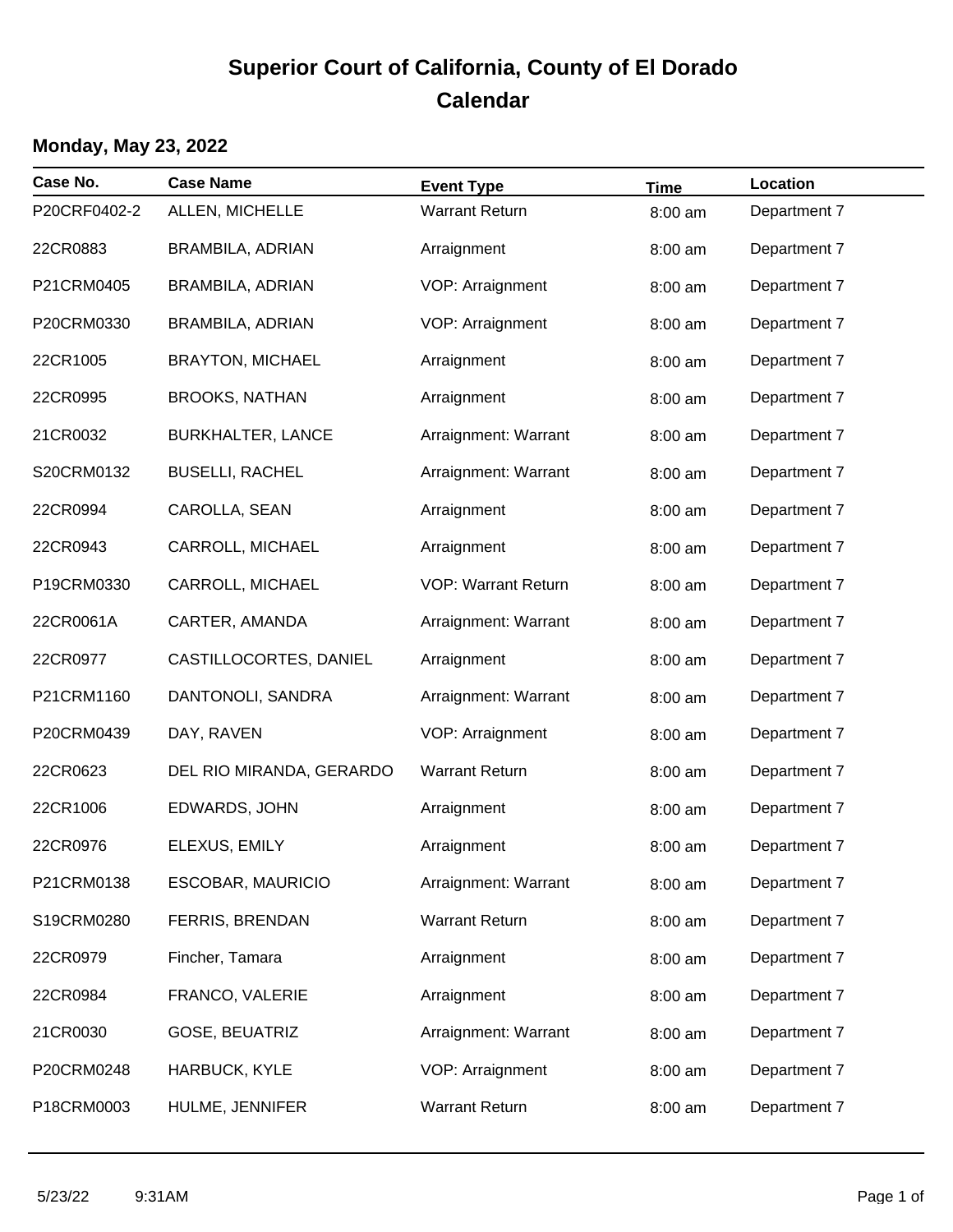| Case No.   | <b>Case Name</b>         | <b>Event Type</b>     | <b>Time</b> | Location     |
|------------|--------------------------|-----------------------|-------------|--------------|
| 22CR1001   | Jacobs, Jacob            | Arraignment           | 8:00 am     | Department 7 |
| 22CR0906   | JAMACA, NATALIA          | Arraignment           | 8:00 am     | Department 7 |
| P21CRM0929 | JARMAN, JULIA            | <b>Warrant Return</b> | 8:00 am     | Department 7 |
| 22CR0981   | <b>JOHNSON, NICKOLAS</b> | Arraignment           | 8:00 am     | Department 7 |
| P20CRF0479 | JONES, DEZARY            | VOP: Arraignment      | 8:00 am     | Department 7 |
| 22CR0657   | Kerr, Kilee              | Arraignment           | 8:00 am     | Department 7 |
| P18CRM0215 | KITCHEN, LOUIS           | <b>Warrant Return</b> | 8:00 am     | Department 7 |
| P21CRF0431 | LANEY, ALVIN             | <b>Warrant Return</b> | 8:00 am     | Department 7 |
| 22CR1014   | LI, JAMING               | Arraignment           | 8:00 am     | Department 7 |
| 21CR0045   | LUNA, ANDREW             | <b>Warrant Return</b> | 8:00 am     | Department 7 |
| 22CR0983   | MARTINEZ, HUGO           | Arraignment           | 8:00 am     | Department 7 |
| P21CRM0764 | <b>MERTS, JAMES</b>      | <b>Warrant Return</b> | 8:00 am     | Department 7 |
| P21CRM0239 | <b>MERTS, JAMES</b>      | <b>Warrant Return</b> | 8:00 am     | Department 7 |
| P17CRM0836 | MEYERS, STEVEN           | VOP: Arraignment      | 8:00 am     | Department 7 |
| 22CR0840   | MEYERS, STEVEN           | Arraignment           | 8:00 am     | Department 7 |
| 22CR0980   | NELSON, JERAMY           | Arraignment           | 8:00 am     | Department 7 |
| 21CR0049   | OLSEN, CHELSEA           | <b>Warrant Return</b> | 8:00 am     | Department 7 |
| P15CRM0299 | ORTWEIN, NICHOLAS        | <b>Warrant Return</b> | 8:00 am     | Department 7 |
| 22CR0997   | PELKEY, CASEY            | Arraignment           | 8:00 am     | Department 7 |
| P18CRM0950 | PORTER, MICHAEL          | <b>Warrant Return</b> | 8:00 am     | Department 7 |
| 22CR0982   | RAGAN, JERAMY            | Arraignment           | 8:00 am     | Department 7 |
| 22CR0987   | REZENTES, DAVID          | Arraignment           | 8:00 am     | Department 7 |
| 22CR0985   | RODRIGUEZ, TROY          | Arraignment           | 8:00 am     | Department 7 |
| 22CR0625A  | RUSSO, OCEAN             | Arraignment           | 8:00 am     | Department 7 |
| 22CR0998   | SACA, DAREECE            | Arraignment           | 8:00 am     | Department 7 |
| 22CR0603   | SCHMAUTZ, ALYSON         | Arraignment           | 8:00 am     | Department 7 |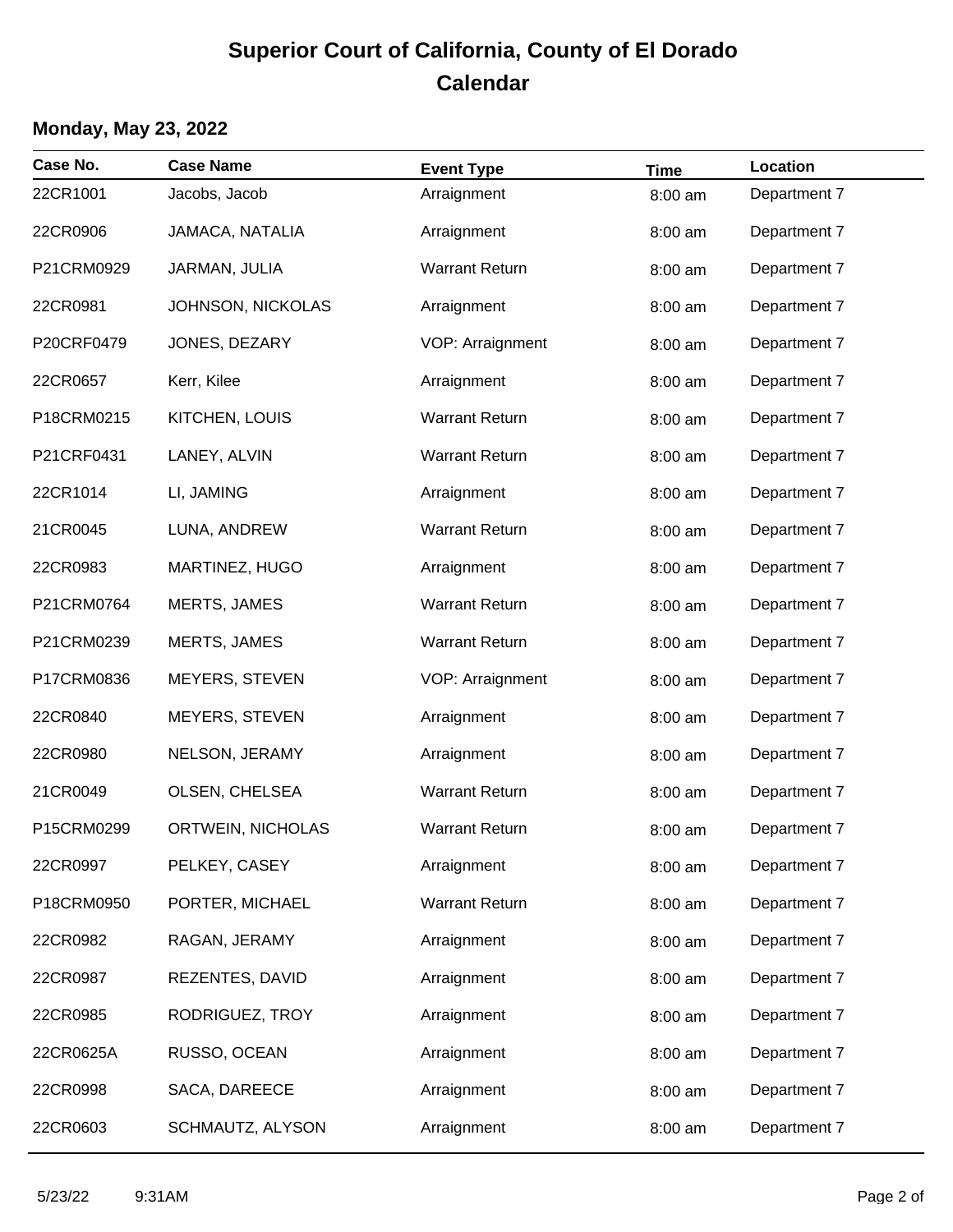| Case No.   | <b>Case Name</b>        | <b>Event Type</b>          | <b>Time</b> | Location     |
|------------|-------------------------|----------------------------|-------------|--------------|
| P20CRM0974 | SINGH, CHRISTON         | Arraignment: Warrant       | 8:00 am     | Department 7 |
| 22CR0189   | SPEAR, JAY              | Arraignment: Warrant       | 8:00 am     | Department 7 |
| P20CRM1261 | STEPHENS, JOSHUA        | Arraignment: Warrant       | 8:00 am     | Department 7 |
| 22CR0986   | SUMMERS, STEPHANIE      | Arraignment                | 8:00 am     | Department 7 |
| 22CR0996   | THOMPSON, RAEANNA       | Arraignment                | 8:00 am     | Department 7 |
| 22CR0350   | THOMPSON, TODD          | Arraignment: Warrant       | 8:00 am     | Department 7 |
| 22CR0993   | TIPPETS, CHAD           | Arraignment                | 8:00 am     | Department 7 |
| P20CRF0198 | TRELOAR, SEAN           | <b>Warrant Return</b>      | 8:00 am     | Department 7 |
| P21CRM1021 | TRELOAR, SEAN           | <b>Warrant Return</b>      | 8:00 am     | Department 7 |
| 22CR1002   | UPTON, TREY             | Arraignment                | 8:00 am     | Department 7 |
| 22CR1008   | Wheeler, Peter          | Arraignment                | 8:00 am     | Department 7 |
| 22CR0012   | WILES, JASON            | <b>Warrant Return</b>      | 8:00 am     | Department 7 |
| 22CR0978   | WITTER, MELANIE         | Arraignment                | 8:00 am     | Department 7 |
| P20CRM0670 | WONG, MAILE             | Arraignment: Warrant       | 8:00 am     | Department 7 |
| P20CRM0669 | WONG, MAILE             | Arraignment: Warrant       | 8:00 am     | Department 7 |
| 22CR0740   | Woodrow, Kole           | Arraignment: Warrant       | 8:00 am     | Department 7 |
| 22CR1014A  | Wu, Jinfu               | Arraignment                | 8:00 am     | Department 7 |
| 22CR0738   | <b>WHARTON, WILLIAM</b> | Hearing: Other             | 8:30 am     | Department 7 |
| P20CRM0781 | FERNANDEZ, LUIS         | Hearing: Other             | 1:00 pm     | Department 7 |
| P19CRM0710 | <b>GRAVES, KEVIN</b>    | <b>Warrant Return</b>      | 1:30 pm     | Department 7 |
| P14CRM0382 | <b>GRAVES, KEVIN</b>    | <b>VOP: Warrant Return</b> | 1:30 pm     | Department 7 |
| 22CR0107   | LYDA, MICHAEL           | <b>PRCS: Arraignment</b>   | 1:30 pm     | Department 7 |
| P16CRM0107 | RARIDAN, REBECCA        | <b>Warrant Return</b>      | 1:30 pm     | Department 7 |
| P18CRM0315 | SOLANO, CASEY           | <b>VOP: Warrant Return</b> | 1:30 pm     | Department 7 |
| P19CRF0203 | TAYLOR, JEFFREY         | VOP: Arraignment           | 1:30 pm     | Department 7 |